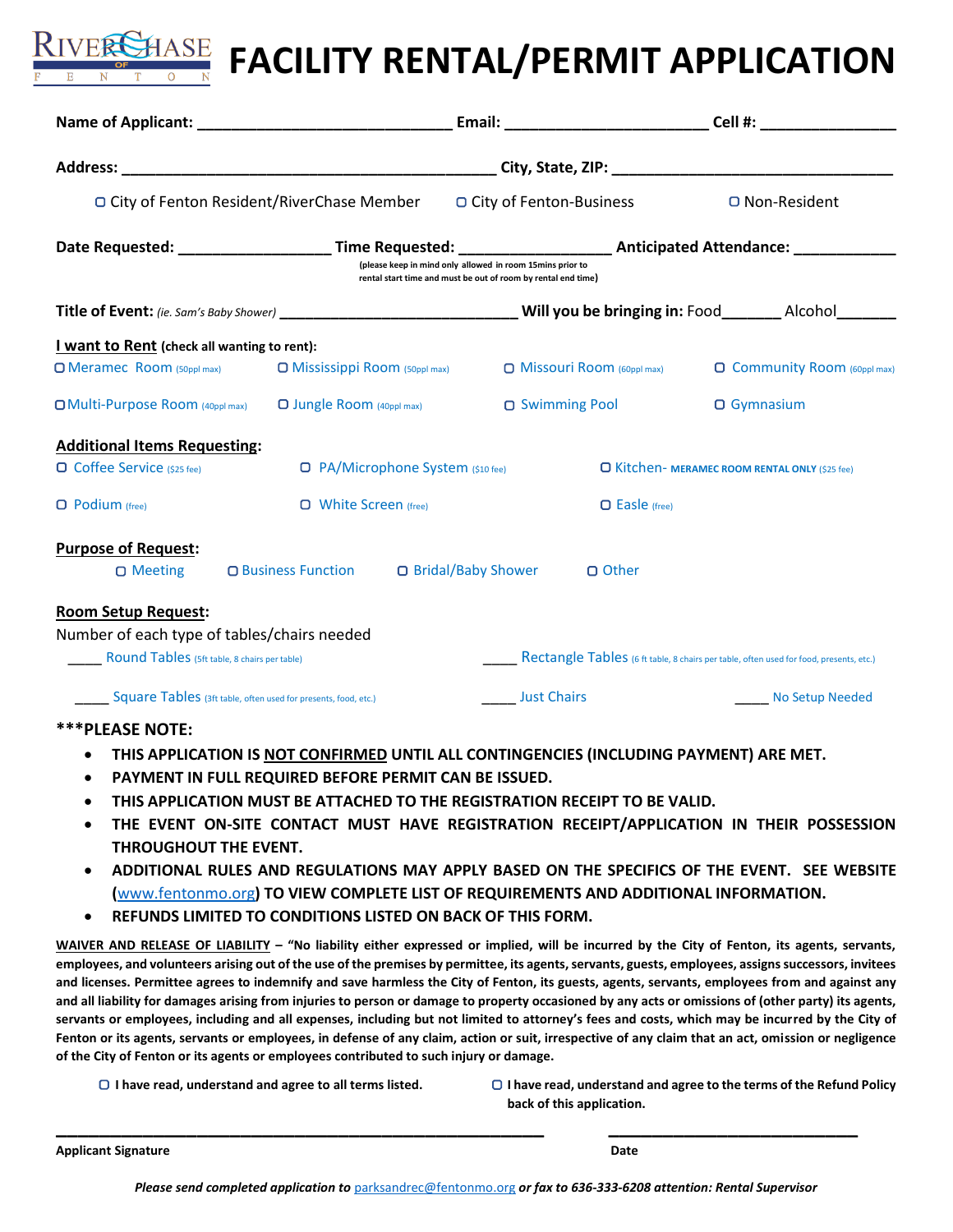**RIVER SHASE FACILITY RENTAL/PERMIT APPLICATION** 

# **FENTON PARK AND RECREATION DEPARTMENT - REFUND POLICY**

### **RIVERCHASE FACILITY RENTALS –** MEETING ROOMS, BIRTHDAY PARTY PACKAGES, GYMNASIUM, POOLS

- IF RENTER CANCELS A RESERVATION 28 CALENDAR DAYS PRIOR TO THE SCHEDULED RENTAL A REFUND OF 100% WILL BE ISSUED.
- IF A RENTER CANCELS A RESERVATION 14 CALENDAR DAYS PRIOR TO THE SCHEDULED RENTAL A REFUND OF 50% WILL BE ISSUED.
- **ALL CANCELLATIONS MUST BE MADE IN WRITING.**
- **\*\*\*PLEASE NOTE – THERE ARE RISKS OF WEATHER ISSUES WHEN RENTING OUTDOOR FACILITIES. REFUNDS WILL NOT BE ISSUED.**

# **Facility Rental Rules/Agreement:**

- The reservation time period must include all preparation, clean-up and restoration. Any extension of the reservation time period will result in applicable charges.
- Applicant renting the facility must be 21 years or older and must be present during the entire rental period. The renter whose name and address appears on the contract is responsible for all aspects of the rental, including but not limited to payment, damages and communication with the Manager on Duty.
- All outside entertainment and vendors must be pre-approved. The Renter is required to supply a list of vendors, along with a description of the service being provided to RiverChase a minimum of two weeks prior to the event.
- The use of the facility shall not include business, commercial or fundraising activities without prior approval of the director of parks and recreation.
- As per Ordinance No. 527 § 13, 10-20-80, Section 235.120: Solicitations Prohibited: No person shall solicit alms or contributions for any purpose whatsoever, whether public or private within any of the parks, except by written permission of the Board, when such solicitations are ofdirect benefit to the City parks and recreational programs.
- No money may be exchanged on City property, including RiverChase.
- Special rentals and events may be required to supply the City of Fenton with a Certificate of Insurance, naming the City Of Fenton as an additional insured in the amount of \$3,000,000.
- Music and PA systems must be set at a volume that is considerate of neighboring rooms. DJ and Bands must be approved in advance.
- RiverChase does not supply LCD projectors or laptops, or provide technical support for any AV equipment brought into the facility .
- All food and beverages must remain in the room.
- \*All items must be removed from the room at the end of rental. The City of Fenton is not responsible for any lost or stolen items.
- Renter will be responsible for any and all damages to the facility and/or extraordinary cleaning resulting from usage.
- Any business or corporate enterprise holding an event at RiverChase, must have prior approval on printed promotion or flyers that mention RiverChase.
- No material such as: signs, tables, chairs, etc. are permitted outside of the room.
- Decorations are limited to table top decorations. No decorations are to be hung from light fixtures, celling or walls. No glitter, confetti and streamers are allowed.
- If RiverChase staff has not received your room set -up two weeks before your scheduled rental, the staff will decide how your rental will be set-up.
- A rental may have alcohol during their rental provided there is compliance with all laws. The rentee is responsible for compliance with all liquor regulations and City ordinances. Approval is necessary by the Parks and Recreation Director for any parties having alcoholic beverages but no glass bottles of any kind will be permitted.